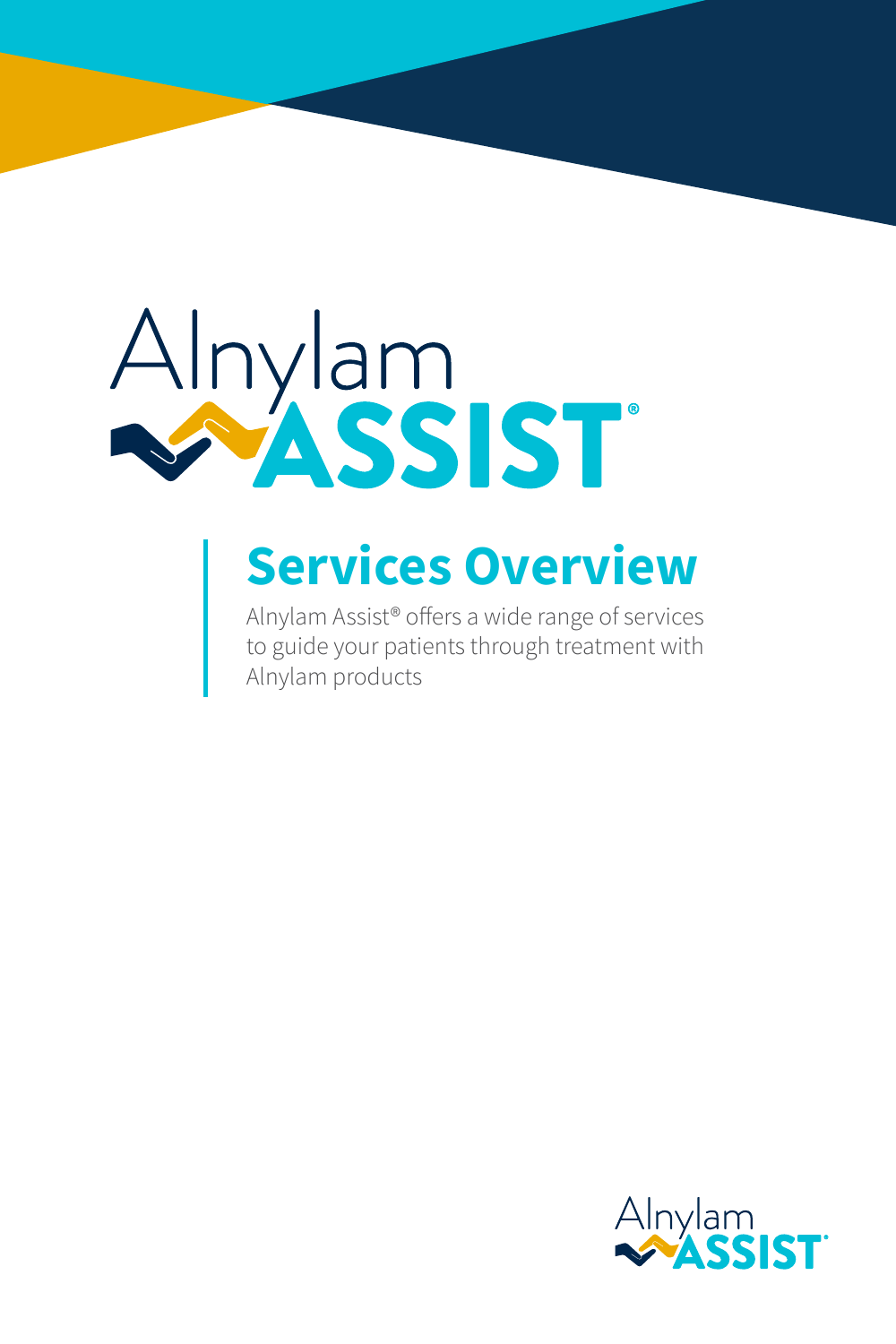# How Alnylam Assist® can help

After discussing treatment with your patient, begin the enrollment process by completing the Alnylam Assist® Start Form. Upon receipt of the Start Form, an **Alnylam Case Manager dedicated to your patient's needs** will reach out to you and your patient within 2 business days.

## **Alnylam Assist® will help with:**



**Benefit verification**



**Education on the prior authorizations, claims, and appeals processes**



**Financial assistance program for eligible patientsa**



**Disease and product education**



**Ordering product for your patient**

**Alnylam Field Reimbursement Directors (FRDs)** are also available to you to provide education about the reimbursement process for Alnylam products.

FRDs will share their knowledge of:

- ▷ Billing and coding requirements for Alnylam products
- $\triangleright$  Chart documentation requirements
- $\triangleright$  Payer requirements

a Patients must meet specified eligibility criteria to qualify for assistance. Alnylam reserves the right to make eligibility determinations and to modify or discontinue the program at any time.

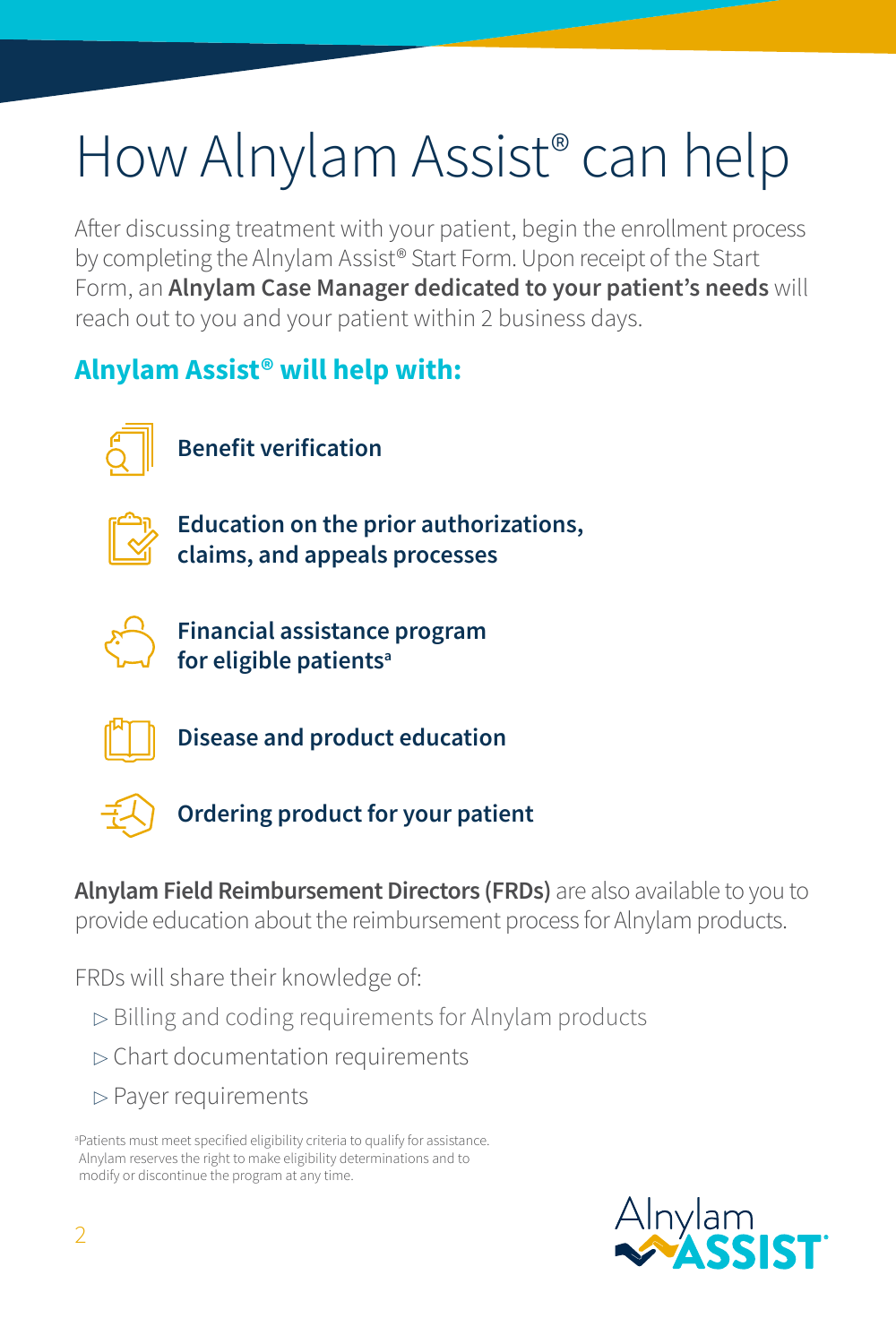# Personalized support for patients throughout the treatment process



**Visit [www.AlnylamAssist.com](https://www.alnylamassist.com/) to complete the Start Form with your patient now.**

a Patients must meet specified eligibility criteria to qualify for assistance. Alnylam reserves the right to make eligibility determinations and to modify or discontinue the program at any time.

complete via DocuSign

[www.AlnylamAssist.com](https://www.alnylamassist.com))

(link available at

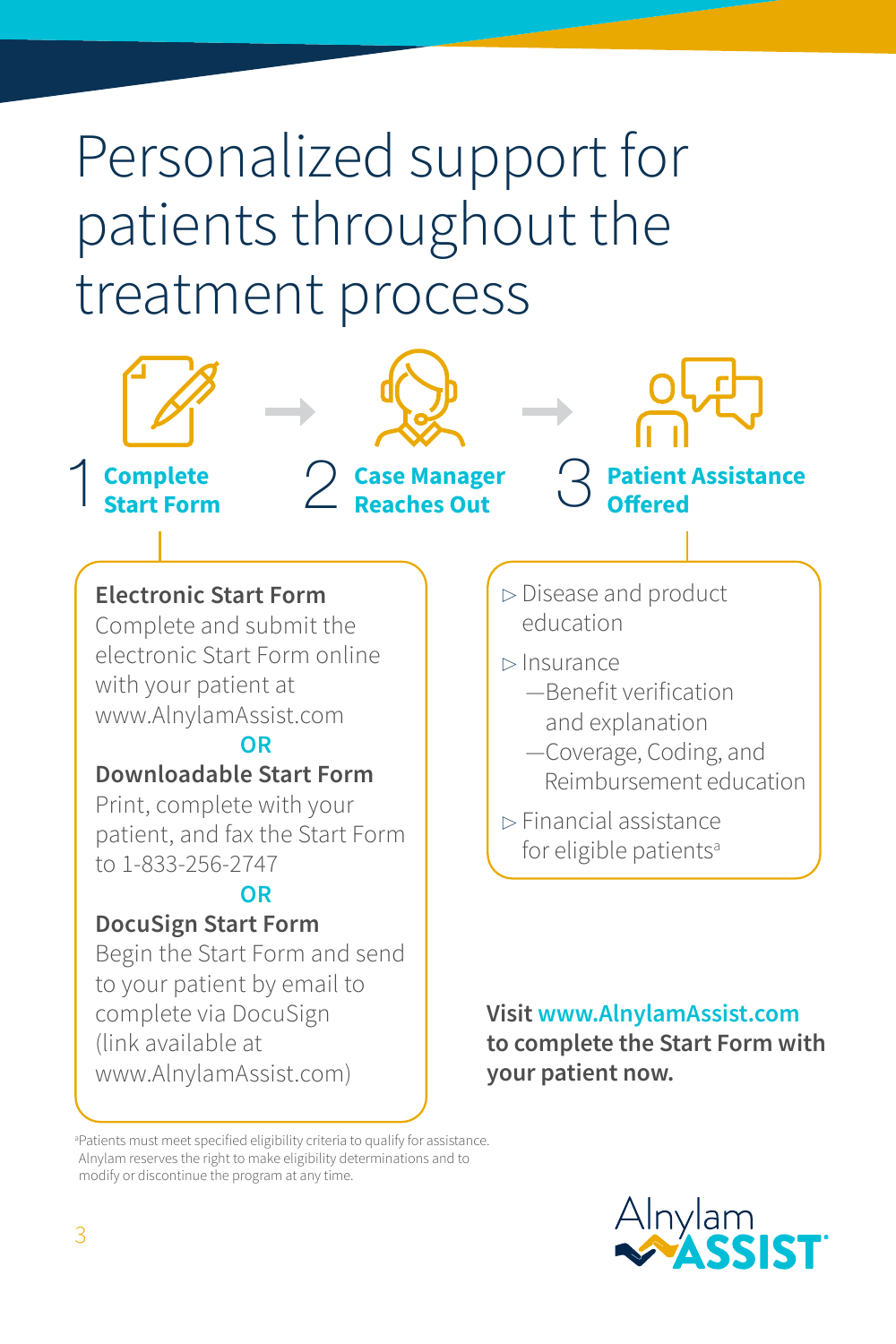# Helping your patients access Alnylam products

## **Benefit verification**

Coverage for Alnylam products will vary by product, by plan, and by patient. Alnylam Assist® can help determine patient-specific coverage requirements.

<sup>▷</sup> To initiate a benefit verification for your patient, complete the **Start Form** electronically or via DocuSign at www.AlnylamAssist.com. You can also download and print the Start Form and fax it to 1-833-256-2747

> Questions about how Alnylam Assist® can help? **Call 1-833-256-2748**

- $\triangleright$  Within 2 business days, your patient's dedicated Case Manager will provide you and your patient with a benefit verification summary
- <sup>▷</sup> Alnylam Assist® can provide information about patient financial assistance programs for eligible patients,<sup>a</sup> if necessary (for additional information on financial assistance programs, see page 7)

a Patients must meet specified eligibility criteria to qualify for assistance. Alnylam reserves the right to make eligibility determinations and to modify or discontinue the program at any time.

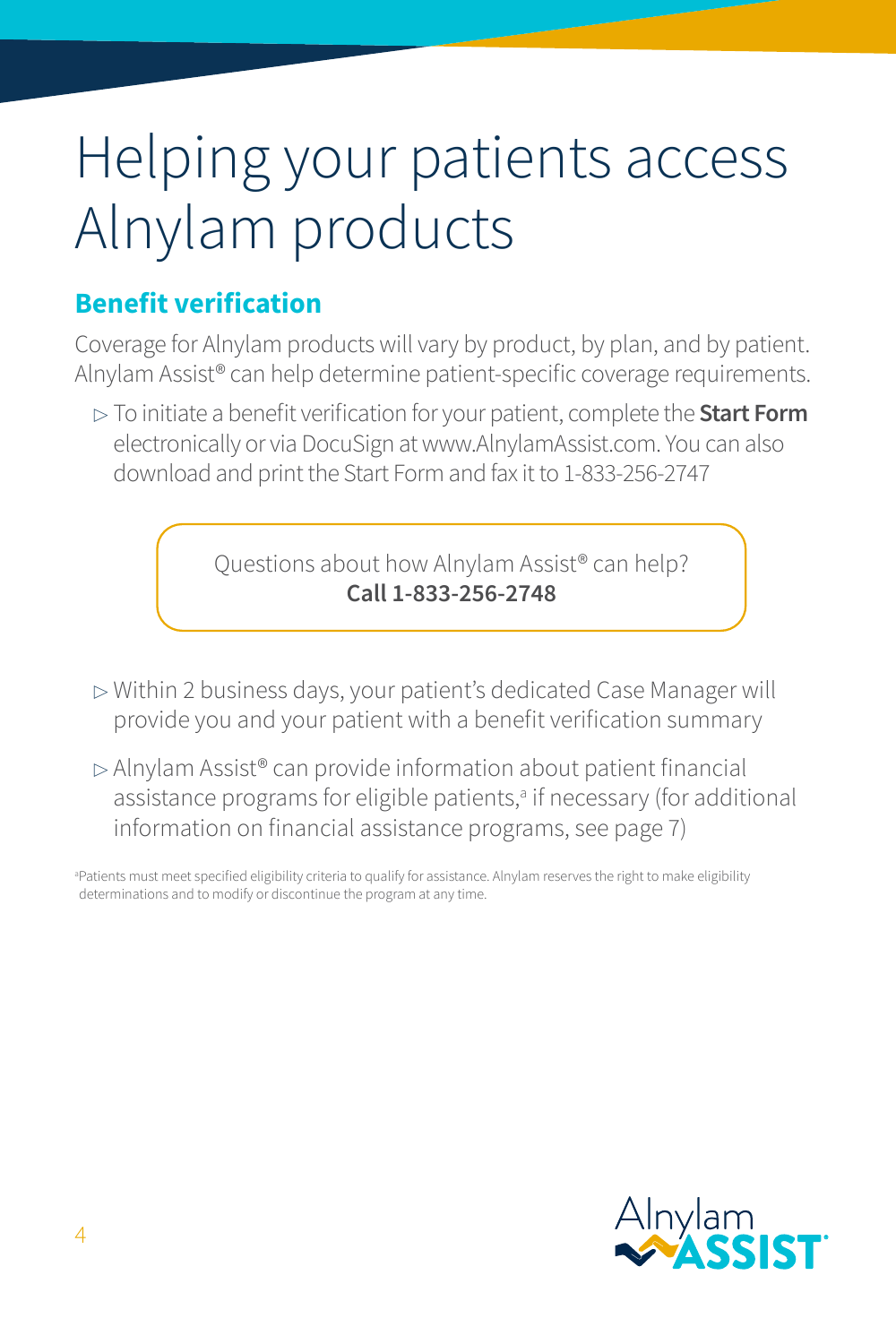## **Treatment coverage**

Case Managers can explain the requirements and processes for prior authorizations, claims, and appeals.

#### **Alnylam Assist® can:**

- $\triangleright$  Research the payer requirements as part of the benefit verification process
- $\triangleright$  Discuss the standard process for submitting a prior authorization and reimbursement claims
- <sup>▷</sup> Investigate reasons for denied or rejected prior authorizations, claims, and/or appeals

Alnylam's dedicated **Field Reimbursement Directors** are available to meet with you and your staff to answer coverage and reimbursement-related questions about Alnylam products.

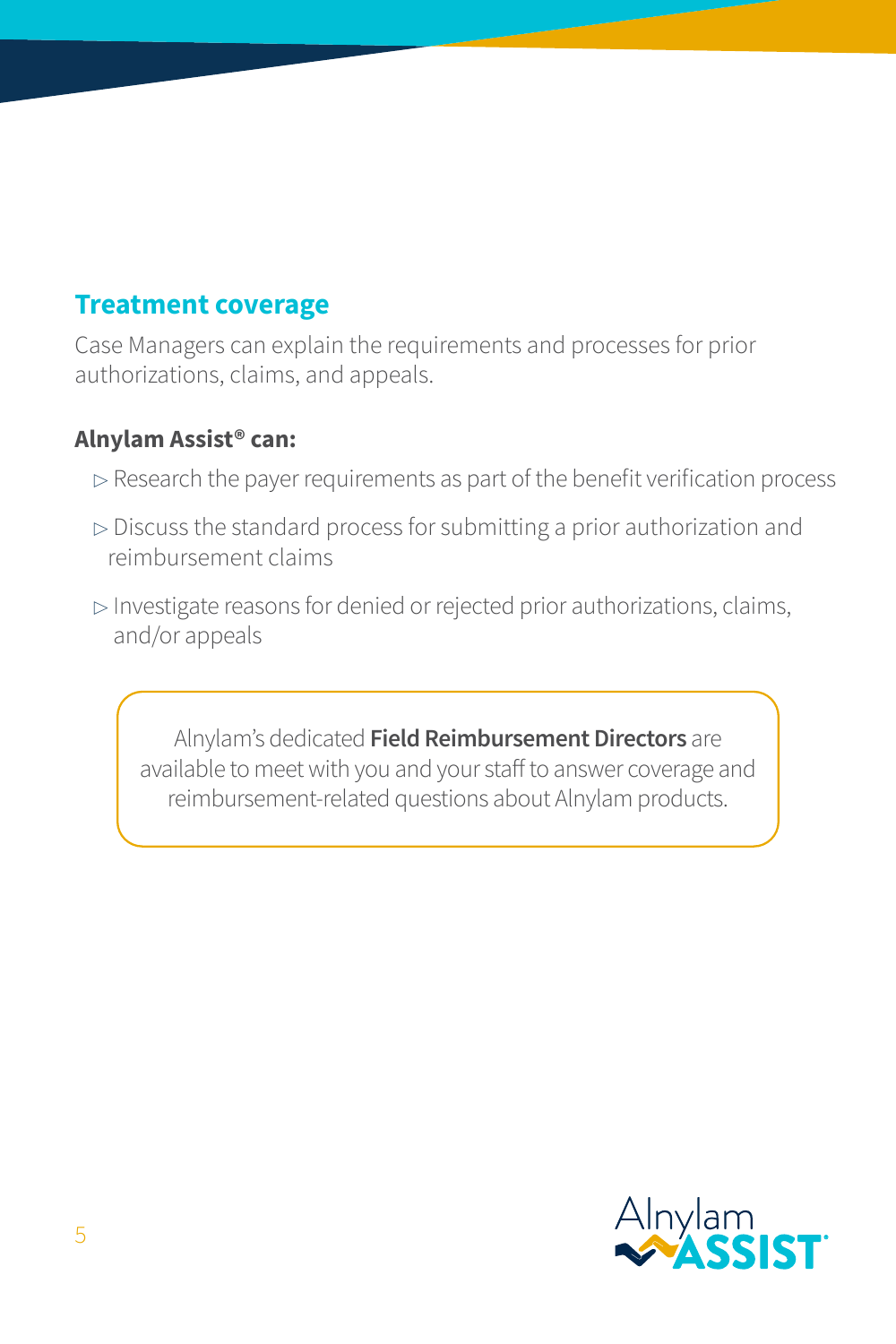# Support for your patients

## **Alnylam Assist® is here to help**

#### **Alnylam Assist® will provide:**

- $\rhd$  An explanation of benefits so your patients understand their coverage
- <sup>▷</sup> Information about financial assistance programs for eligible patients<sup>a</sup>
- <sup>▷</sup> A **Patient Starter Kit**, including educational materials designed to help patients understand their therapy and Alnylam Assist®
- <sup>▷</sup> Education for your patients from a designated **Alnylam Patient Education Liaison (PEL)**
	- —Regionally based PELs are available to help patients gain a better understanding of the disease and treatment with Alnylam products
- $\triangleright$  Support throughout treatment with Alnylam products that is customized to each patient's communication preferences

a Patients must meet specified eligibility criteria to qualify for assistance. Alnylam reserves the right to make eligibility determinations and to modify or discontinue the program at any time.

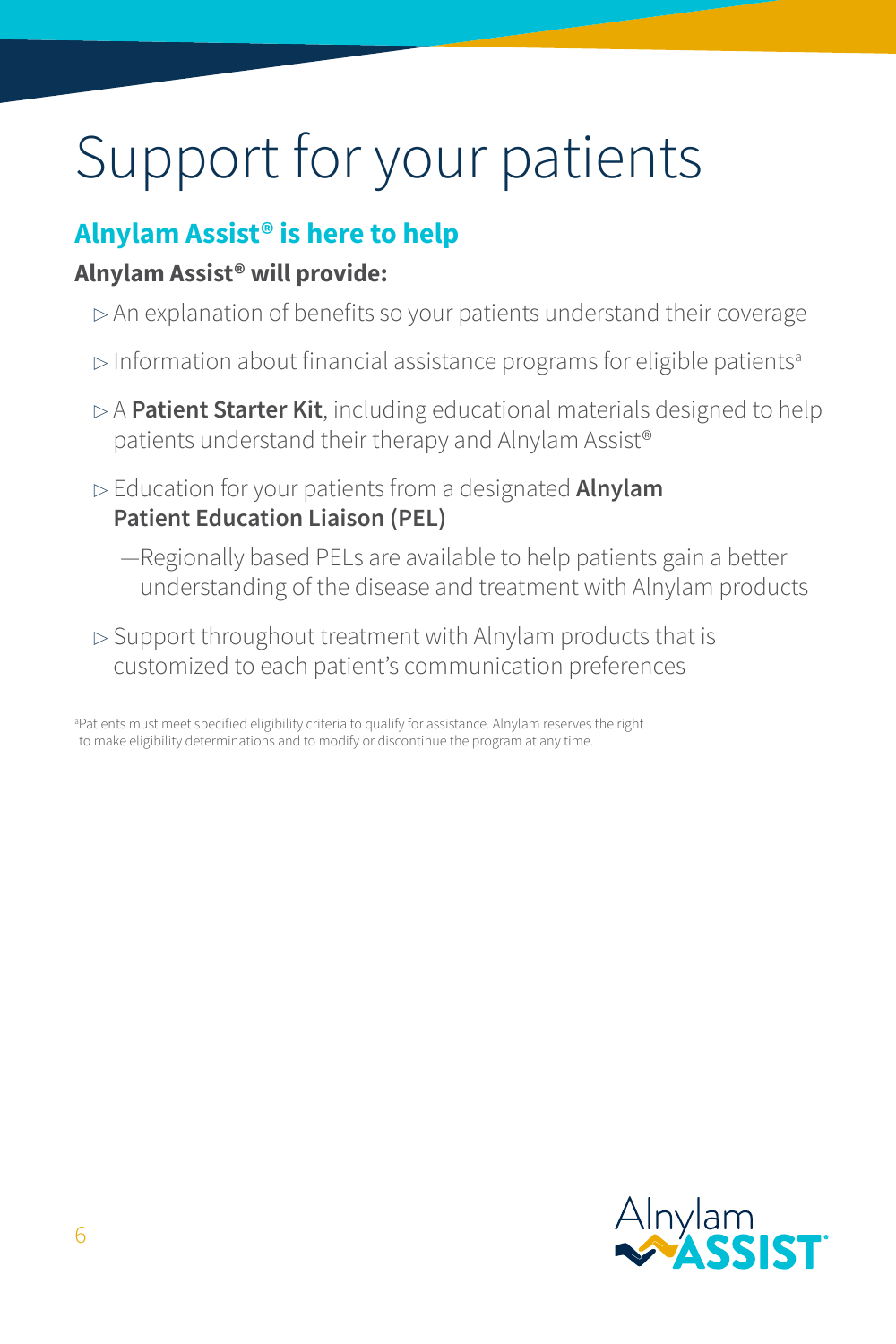# Financial assistance programs<sup>a</sup>

Patients may qualify for the following financial assistance programs<sup>b</sup>:

- <sup>▷</sup> **Quick Start Program:** Provides up to 3 doses of Alnylam product at no cost to eligible patients if coverage is delayed
- <sup>▷</sup> **Patient Assistance Program (PAP):** Provides Alnylam product at no cost to eligible patients
- <sup>▷</sup> **Commercial Copay Program:** Covers out-of-pocket medication and administration costs for eligible patients

## **Eligibility criteria**

| <b>Quick Start</b>                                                                        | <b>PAP</b>                                                                                         | <b>Commercial Copay</b>                                |
|-------------------------------------------------------------------------------------------|----------------------------------------------------------------------------------------------------|--------------------------------------------------------|
| Insured patients with a<br>delay in coverage                                              | Uninsured/functionally<br>uninsured <sup>c</sup>                                                   | Commercially insured<br>patients <sup>d</sup>          |
| On-label diagnosis for prescribed Alnylam product                                         |                                                                                                    |                                                        |
| US residency (including US territories)                                                   |                                                                                                    |                                                        |
| Prior authorization required<br>Min 5-day delay in coverage<br>Max of 3 consecutive doses | Financial eligibility<br>requirements-<br>supporting income<br>documentation required <sup>e</sup> | Insurance must cover the<br>prescribed Alnylam product |

#### Once enrolled in Alnylam Assist®, your patient's dedicated Case Manager will review assistance programs they may qualify for based on eligibility.

a Some state laws may restrict or impact some aspects of these programs. A Case Manager can provide additional information. b Patients must meet specified eligibility criteria to qualify for assistance. Alnylam reserves the right to make eligibility determinations and to modify or discontinue the program at any time.

c Functionally uninsured patients are those who may be enrolled in a health plan but do not have coverage for an Alnylam product or cannot afford their cost share associated with their Alnylam product.

d The Alnylam Assist® Commercial Copay Program is not available to patients covered by government-sponsored insurance, such as Medicare and Medicaid.

e Acceptable forms of documentation may include: copy of most recent U.S. Individual Income Tax Return (IRS Form 1040); copy of most recent Social Security Benefit Statement (SSA-1099); copy of most recent pay stub. Patients with an income of ≤150% FPL are required to apply for Low Income Subsidy (LIS).

Alnylam<br>**MASSIST**